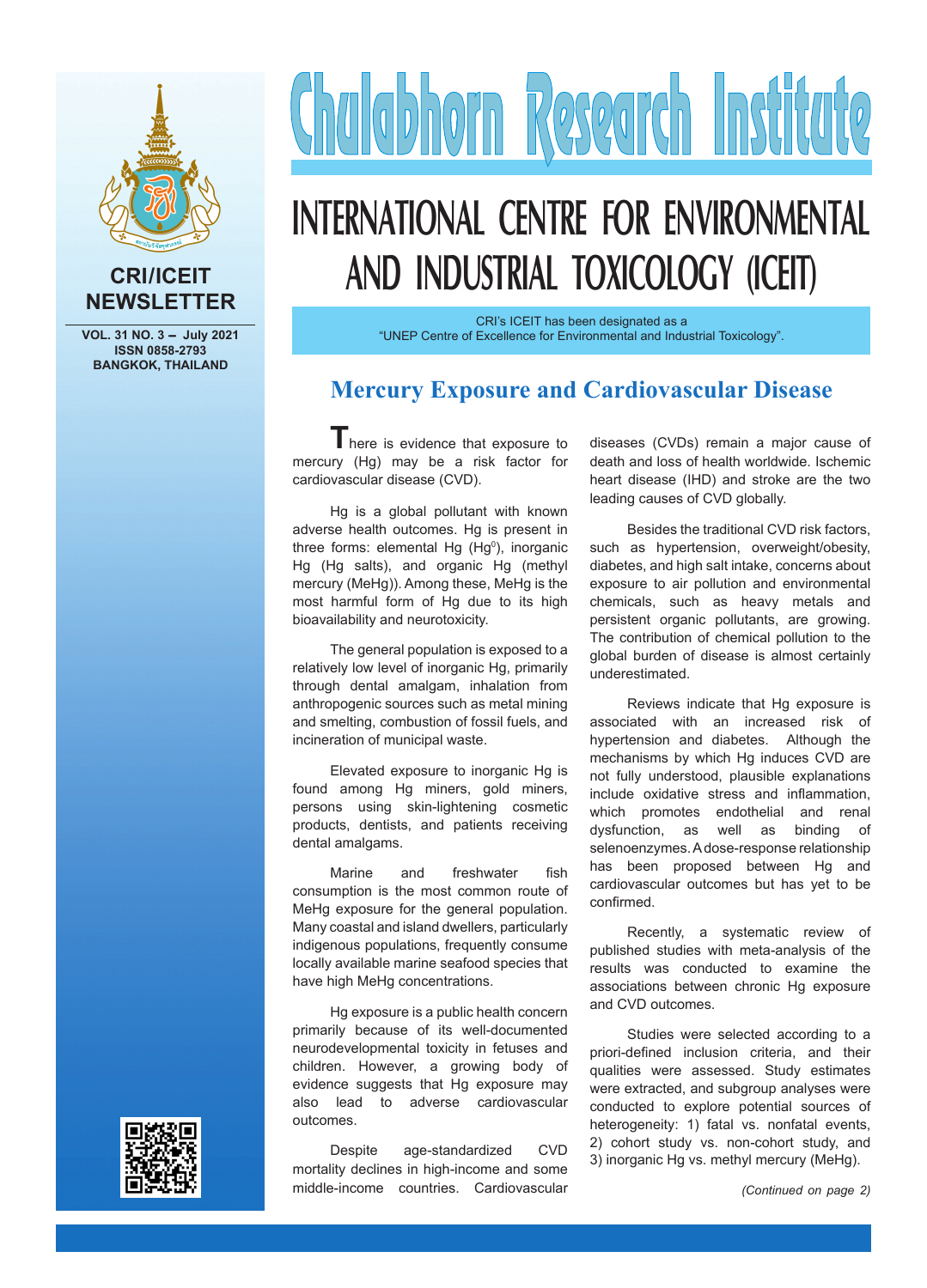#### *Mercury Exposure and Cardiovascular Disease*

*(Continued from page 1)*

Dose-response meta-analyses were conducted for MeHg exposure and fatal/nonfatal ischemic heart disease (IHD), stroke, and all CVDs.

This is the first systematic review and meta-analysis to quantify the association of Hg exposure with CVDs and all-cause mortality.

A total of 14 studies reporting results collected from more than 34,000 participants in 17 countries were included in the meta-analysis. Hg exposure was associated with an increase in nonfatal IHD, all-cause mortality, CVD mortality, and mortality due to other heart diseases.

No association was observed between Hg exposure and stroke. A heterogeneous relationship was found between studies reporting fatal and nonfatal outcomes and between cohort and non-cohort studies. However, these differences were mainly due to differences in Hg exposure level.

In conclusion, chronic exposure to Hg is associated with an increased risk of all-cause mortality and fatal/nonfatal IHD. More evidence is available for total Hg exposure than inorganic Hg exposure. The risk of multiple cardiovascular endpoints starts to increase consistently at a Hg concentration of 2  $\mu$ g/g in hair.

More research is needed for populations with low to moderate exposure, especially for inorganic Hg.

*Source:* Environmental Research, Vol. 193, Article 110538, February 2021.

# Ambient PM<sub>2.5</sub> Exposure and Anemia Outcomes **Among Children Under Five Years of Age in India**

**I**ndia has some of the highest levels of ambient  $PM_{2.5}$  in the world, exceeding the World Health Organization (WHO)-recommended annual mean air quality guideline of 10 μg/m<sup>3</sup> by orders of magnitude. Exposure to ambient fine particulate matter  $(PM_{2.5})$  is the third leading cause of death in India.

Exposure to ambient  $PM_{2.5}$  has<br>associated with adverse been associated cardiovascular, respiratory, and mortality outcomes, and with negative impacts on child health including low birth weight and stunted growth. Even so, there continues to be a general lack of information, especially in terms of exposure-response analyses, on the association between ambient  $PM_{2.5}$ exposure and many other health outcomes.

Anemia, measured via lowblood hemoglobin concentration, is characterized by a decreased oxygencarrying capacity of the blood. Childhood anemia in India is endemic; in 2016, with nearly 60% of the children in India being anemic.

Most of the research examining exposure to ambient particulate matter and anemia outcomes has been conducted in the United States, Europe, and China, where associations has been observed between increased exposure to PM and increased anemia prevalence/ decreased hemoglobin concentration among the elderly.

Long-term ambient  $PM_{2.5}$  exposure could lead to chronic systemic inflammation, which could reduce iron absorption, exacerbate the effects of dietary iron deficiency and lead to the onset of anemia.

The present study hypothesized that adjusting for relevant covariates, long-term ambient  $PM_{2.5}$  exposure would<br>be associated with decreased associated with decreased hemoglobin levels and increased odds of anemia in children.

Using health data from the National Family and Health Survey 2015-2016, this study examined, through districtlevel ecological and individual-level analyses, the association between ambient PM<sub>2.5</sub> exposure and anemia in children under the age of five across India.

The district-level ecological analysis found that there is a 1.90% increase in average anemia prevalence among children with every 10  $\mu$ g/m<sup>3</sup> increase in ambient  $PM_{2.5}$  exposure.

At the individual level, for every 10  $\mu$ g/m<sup>3</sup> increase in ambient PM<sub>2.5</sub> exposure, average hemoglobin decreased by 0.14g/dL. The odds ratio

associated with a  $10$ - $\mu$ g/m<sup>3</sup> increase in ambient PM<sub>2.5</sub> exposure was 1.09 . There was evidence of effect modification by wealth index, maternal anemia status, and child Body Mass Index (BMI).

The results suggest that ambient  $PM_{2.5}$  exposure could be linked to anemia in Indian children, although additional research on the underlying biologic mechanisms is needed.

Future studies on this association should specifically consider interactions with dietary iron deficiency, maternal anemia status, and child BMI.

Across all primary models, the study found that children exposed to higher levels of ambient  $PM_{2.5}$  were at higher risk of being anemic after adjusting for potential confounders such as diet, sex, wealth index, maternal anemia status, and accounting for clustering by district.

This study adds to the body of global evidence highlighting the adverse effects of ambient  $PM_{2.5}$  exposure on human health and suggests that meeting targets for the National Clean Air Program would improve child health, and that control of air pollution should be a top priority in India.

*Source:* Environmental Epidemiology, Vol. 5, Issue 1, Article e125, February 2021.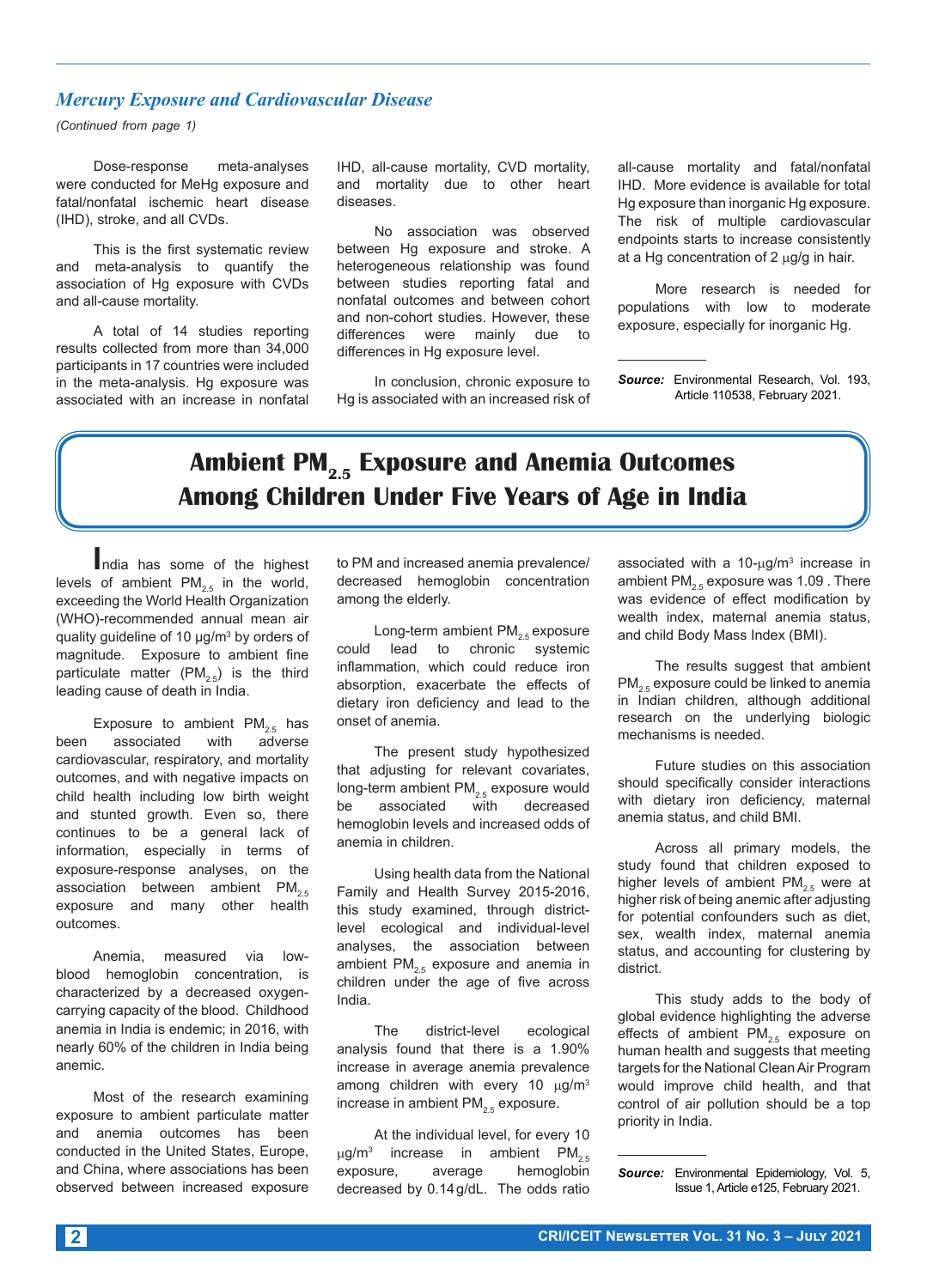#### **Environmental Substances Associated with Osteoporosis**

**T**he World Health Organization (WHO) defines osteoporosis as a systemic skeletal disease characterized by reduced bone mass and micro architectural degrading of bone tissue, which causes an increase in bone frailty and consequent susceptibility to fractures.

Osteoporosis affects approximately 200 million people worldwide and contributes every year to nearly 9 million fractures. Women suffer from osteoporosis at a fourfold higher rate than men. Women start losing bone mass at a younger age.

They begin to suffer fractures 5-10 years before men. By the age of 50 or above, their rate of osteoporosis is twice as high. Although the density and trabecular architecture of bones are equivalent in both genders, the fracture rates in men are lower, mainly because men lose less porous (trabecular) bone compared to women.

A variety of techniques are used to assess the risk of fracture, but there are two main approaches, i.e. clinical assessment of risk factors and physical measurement of skeletal mass. Among the various different ways of assessing bone mineral density (BMD), the most common method is dual-energy X-ray absorptiometry (DXA).

Vulnerability to fractures increases with aging, other contributing factors include, for example, menopause at an early age, a maternal incident of hip fracture, a fracture after the age of 40, low body weight levels, as well as some particular diseases and treatments.

A moderate and nutritious, wellbalanced diet with sufficient calcium and vitamin D is basic, along with regular exercise, including weightbearing activities. These are the<br>cornerstones for building and cornerstones for building and maintaining healthy bone mass.

In addition to traditional risk factors, certain substances in the

environment now appear to increase the risk of osteoporosis.

Substances such as Cd, Pb, phthalates, and PFASs which are found throughout the natural and manmade environment, are suspected of having adverse effects on bone mineral density (BMD) and therefore of increasing the risk of osteoporosis.

This study selects only those substances for which there is the strongest epidemiological evidence vis-a-vis humans, according to current research. Heavy metals such as arsenic (As) and mercury (Hg) are therefore excluded.

This scoping review aims to present an overview of the recent<br>research evidence concerning research evidence concerning selected environmental substances and their possible associations with osteoporosis. It takes a diseaseoriented approach to risks which environmental substances can pose to human health, especially as regards osteoporosis.

This kind of approach can be informative and useful as it aims to enhance public health and to find ways to reverse the increasing burden of bone health disorders.

The European Human Biomonitoring Initiative (HBM4EU) is a joint program coordinating and advancing human biomonitoring in Europe. HBM4EU investigates the exposure of populations to several environmental substances and the plausible health effects of such contamination with the aim of impacting public policymaking.

In HBM4EU, 18 priority substances or substance groups were selected. For each of these, a scoping document was prepared summarizing existing knowledge and health effects. This scoping review is based on these chemical-specific scoping documents and the complementary literature review.

There is evidence that the other adverse health effects of many substances found in the environment include impacts on human bones.

According to the literature, substances such as bisphenols, As, Hg, and PAHs are suspected of having harmful effects on bone health, but the epidemiological evidence is still incomplete. BMD is widely used as an endpoint to investigate the association of chemical exposure and osteoporosis.

Possible links were identified between osteoporosis and the body burden of heavy metals such as cadmium (Cd) and lead (Pb), and industrial chemicals such as phthalates and per- and poly-fluoroalkyl substances (PFASs).

Epidemiological studies now indicate an inverse association between chemicals and BMD. That is, the higher the chemical levels in the measurement matrix, the lower the measured BMD at different bone sites.

Concerns about chemical exposure are rapidly growing, along with calls for more extensive epidemiological studies on the subject. Multidisciplinary approaches and prompt actions to protect citizens in the EU and around the world will be required.

The study results indicate that osteoporosis may be an underestimated endpoint which has not been sufficiently integrated in epidemiological studies.

People are increasingly being exposed to chemicals in the environment during their daily activities, elevating the body burden and contributing to the possibility of disease. Preventing these excessive exposures is a pressing public health concern.

**Source:** International Journal of<br>Environmental Research and **Environmental** Public Health, Vol. 18, Issue 2, Article 738, January 2021.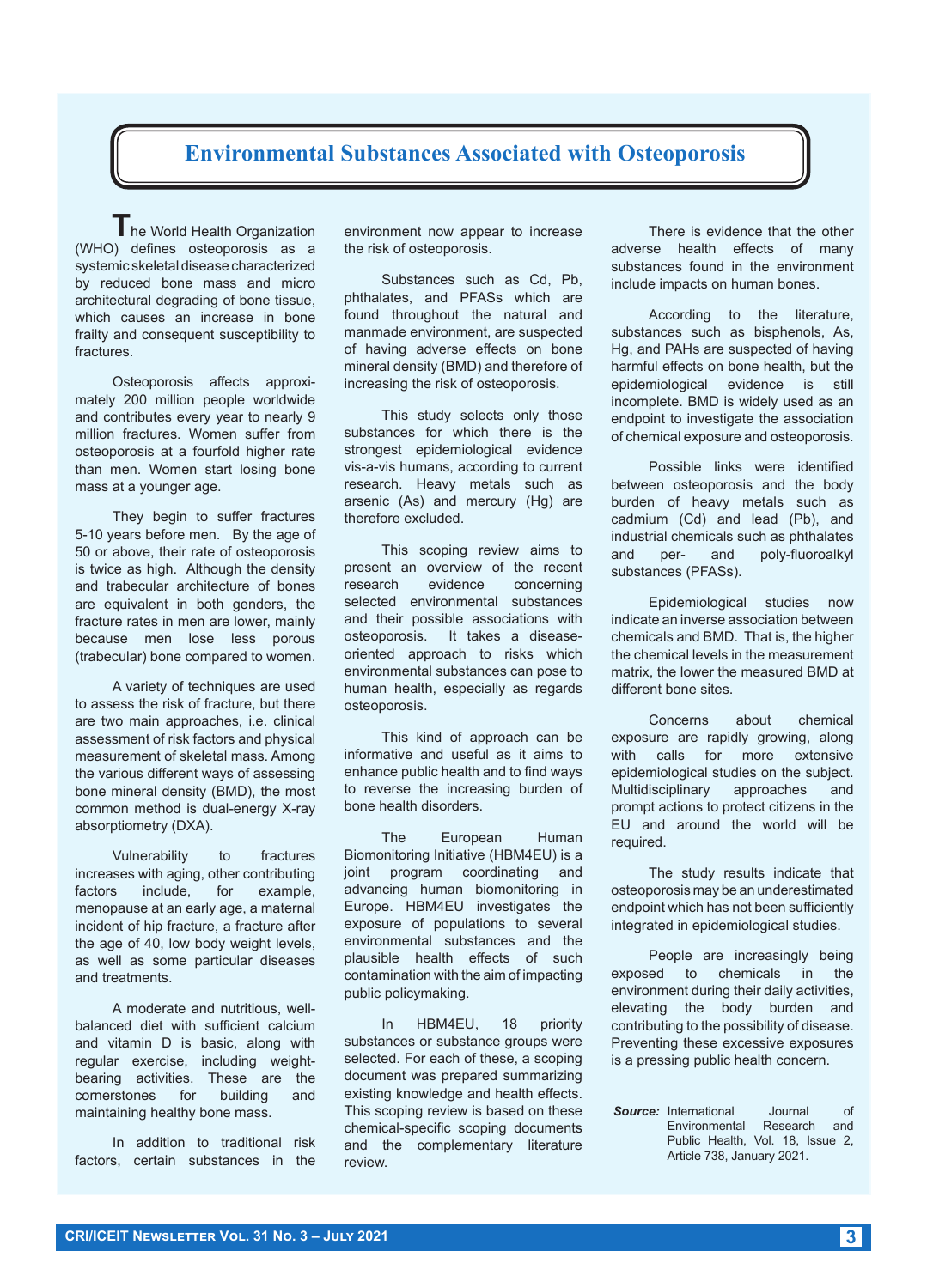#### **Environmental Chemicals Affect Circadian Rhythms**

**C**ircadian rhythms control the life of virtually all organisms. They regulate numerous aspects ranging from cellular processes to reproduction and behavior.

Besides the light-dark cycle, there are additional environmental factors, such as temperature and oxygen, that regulate the circadian rhythms in animals as well as humans.

Research on the basic principles and aspects of circadian rhythms has shown that if they are disturbed, physiological dysfunction will result. The role of contaminants in disturbing circadian interactions in humans and animals is still underexplored.

Natural and anthropogenic chemicals can be circadian disrupters when released into the environment. This can happen, for example, via discharge of industrial, hospital and domestic/municipal waste into surface water. Such pollution plays havoc with the circadian rhythm of aquatic organisms.

This review compiles existing data with a focus on fish, particularly zebrafish (*Danio rerio*), as a representative brate model organism,<br>summarize current knowledge to summarize current knowledge on contaminant-circadian rhythm interactions.

The review centers on and<br>
narizes 40 natural and summarizes 40 natural and anthropogenic environmental circadian disrupters in fish. This disruptors can be divided into six major categories: steroid hormones, metals, pesticides and biocides, polychlorinated biphenyls, neuroactive drugs and other compounds such as cyanobacterial toxins and bisphenol A.

Steroid hormones as well as metals are the most studied. Especially in the case of progestins and glucocorticoids, circadian dysregulation was demonstrated in zebrafish on molecular and physiological levels, displayed mainly as altered behavior.

Most studies demonstrated<br>transcriptional alterations of core transcriptional alterations of core<br>circadian rhythm genes due to rhythm genes environmental chemicals. However, the precise links between these alterations and physiological outcomes is not well established.

The present review summarizes the current state of knowledge on circadian disrupters, highlights their risks to fish and identifies knowledge gaps regarding animals and humans. Most studies focus on transcriptional and behavioral alterations. Other effects and consequences remain underexplored.

Forthcoming studies should<br>fy and explore additional identify and explore additional environmental circadian disrupters. The underlying molecular mechanisms need clarification, and the consequences for physiological processes need to be better understood.

*Source:* Environment International, Vol. 149, Article 106159, April 2021.

#### **Occupational Exposure to Aluminium**

**A**luminium is the most common metal element and, behind oxygen and silicon, the third most common element in nature. Aluminium accounts for 8.3% of the total weight of the earth's crust. Due to its serviceable physical and chemical properties, aluminium is widely used in production and daily life. Consequently, the number of people exposed to aluminium has also been increasing.

Previous studies have found that aluminium and its compounds are neurotoxic, can inhibit hippocampal nerves, and can cause neurodegenerative diseases similar to Alzheimer's disease (AD).

The decline of cognitive function is closely related to age. At the same time, studies have found that occupational aluminium exposure may also cause age-related cognitive impairment and

induce a reduction in attention and memory.

Studies have shown that hippocampal volume mediates agerelated decline in spatial memory: young and mature adult rats exhibit different behavior and cognitive learning strategies.

Age-related loss in the allocation and diversion of attention in the middleaged population has been reported, but poorer performance and lower cognitive test scores have been more common in elderly individuals than among the middle-aged.

Although age-related differences in the relationship between aluminium exposure and cognitive function may be partly due to age cohort effects, epidemiological studies directly evaluating age-related differences in cognitive impairment have been

inconsistent.

Cognitive function is composed of multiple cognitive domains, including learning, memory, language, executive function, orientation, attention, and visuospatial reasoning, among other domains. At the same time, there are differences in cognitive impairment among different age groups.

This study aimed to evaluate the different characteristics of cognitive impairment caused by occupational aluminium exposure at different ages in workers in an aluminium plant in China. It also assessed their cognitive function and plasma aluminium concentration.

The results showed that when the plasma aluminium concentration reached 34.52 µmol/L, workers could suffer from auditory, language, memory,

*(Continued on page 5)*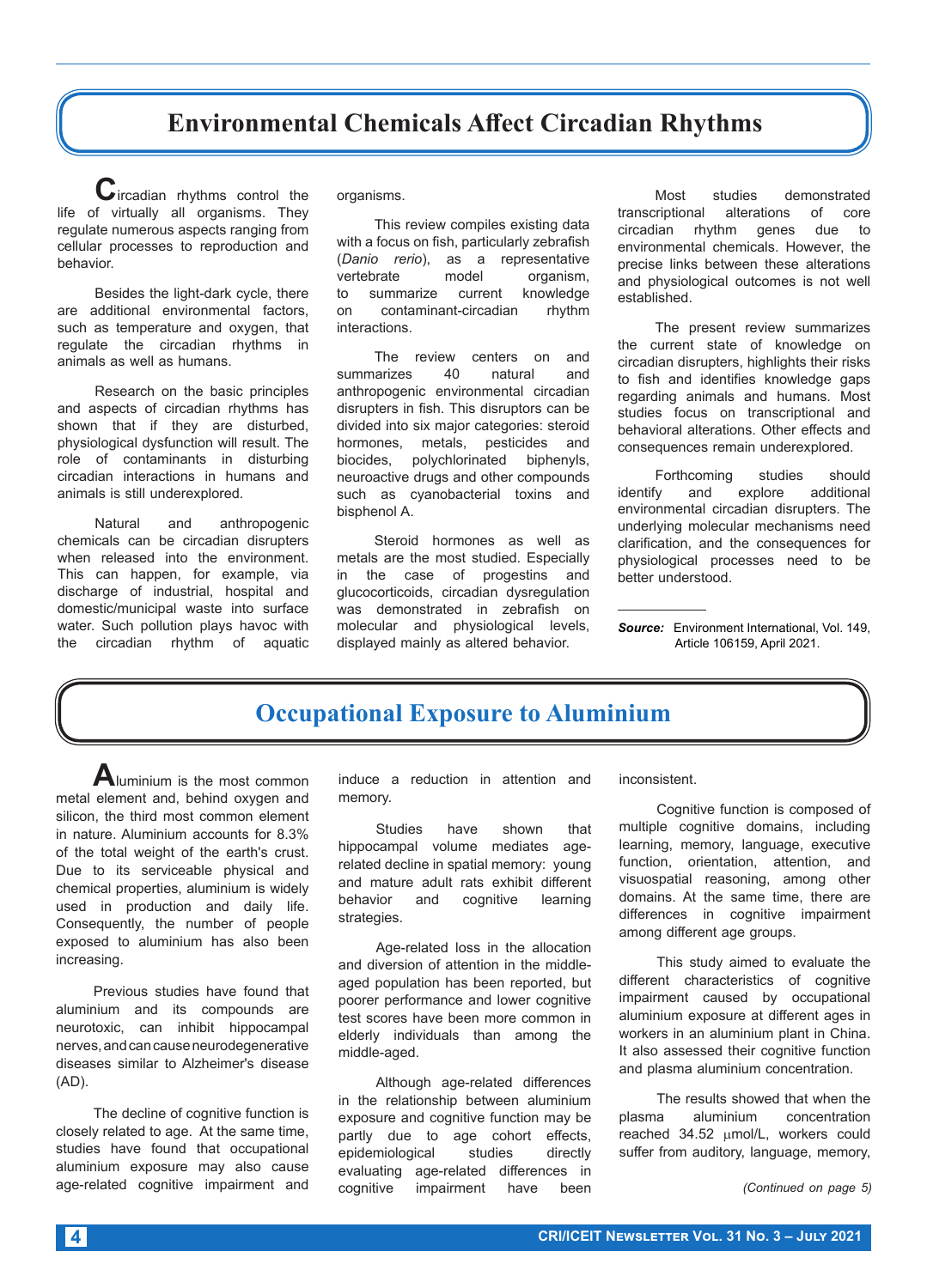# **Maternal Urinary Manganese Concentrations and Newborn Telomere Length**

**M**anganese (Mn), an essential trace element for human growth and development, is related to the function of numerous organ systems such as reproduction, bone growth, neurodevelopment, enzyme activity, and the prevention of cellular damage due to free radical species.

In the general population, Mn is mainly obtained through diet and nutrition, particularly in plant-based food products, such as grains, brown rice, beans, vegetables, nuts, and tea. Previous studies have found that during pregnancy both Mn deficiency and Mn overload can result in adverse effects.

A series of studies have found that early-life excess Mn exposure can impair neurodevelopment and restrict fetal growth. However, because the body maintains tight control over Mn balance, it is uncommon for the general population to experience excess blood Mn concentrations, except for persons with occupational hazards or individuals living near metal processing plants.

Studies have reported that Mn can be actively passed through the placenta. Fetal demand increases the need for Mn during pregnancy, which suggests the necessity of Mn for fetal growth and development.

Telomeres, nucleotide sequences repeated at the ends of the chromosomes, can maintain the stability of the genome and protect chromosomes from degradation. Telomere length (TL), shortening with each cellular division, is regarded as a biomarker for biological aging.

Previous studies have associated TL shortening with several age-related diseases, such as diabetes, atherosclerosis, and cardiovascular disease, and increased mortality as well.

The intrauterine period is considered to be a critical window for the early programming of diseases in later life. Fetal TL is not only determined by heritability. It is also affected by different environmental factors during pregnancy, such as exposure to heavy metals

Newborn TL is sensitive to maternal metals concentrations, but studies about the association between maternal manganese (Mn) concentrations and newborn TL were not found.

The present study aimed to evaluate the association between maternal Mn concentration during pregnancy and newborn cord blood TL. Data were collected from a birth cohort study of 762 mother-newborn pairs conducted from November 2013 to March 2015 in Wuhan, China.

Unraveling the potential effects of the level of maternal Mn on TL at birth may contribute new insights into the etiology of diseases linked with telomere

biological characteristics.

This is the first epidemiology study to report the effect of Mn exposure during pregnancy on newborn TL.

A positive association between maternal Mn exposure during the second trimester and newborn TL was found in the present study.

A doubling of maternal urinary Mn concentration during the second trimester was associated with 2.10% longer newborn cord blood TL. This association was more evident in male infants.

No relationship was found between maternal urinary Mn concentrations and cord blood TL during the first and third trimesters in this study.

The findings suggested that maternal Mn concentration during the second trimester was positively associated with newborn TL.

As the TL at birth has lasting effects throughout the life course, the results might provide epidemiological evidence on the effect of prenatal Mn exposure as well as clues for early prevention of telomere shortening related diseases.

*Source:* Ecotoxicology and Environmental Safety, Vol. 213, Article 112037, April 2021.

#### *Occupational Exposure to Aluminium*

#### *(Continued from page 4)*

and working memory impairment. Especially in terms of working memory, young workers (<40 years) are more likely to suffer from impairment than middle-aged workers (≥40 years).

This study provides clues suggesting that long-term exposure to aluminium can cause significant cognitive dysfunction, and working memory is likely to become impaired among younger workers.

Relevant departments would therefore find it advisable to monitor the changes in working memory of younger workers and to adopt different monitoring strategies according to the characteristics of cognitive changes at different ages, stages of aging.

Studies have found that selenium and selenium compounds can significantly reduce levels of amyloid plaque and phosphorylated tau in the brain, and can improve cognitive deficits in the AD brain.

Therefore, it is recommended that aluminium workers eat more foods rich in selenium, such as peanuts and soybeans, etc. These can resist the damaging effects of aluminium.

**Source:** Environmental Toxicology and Pharmacology, Vol. 83, Article 103581, April 2021.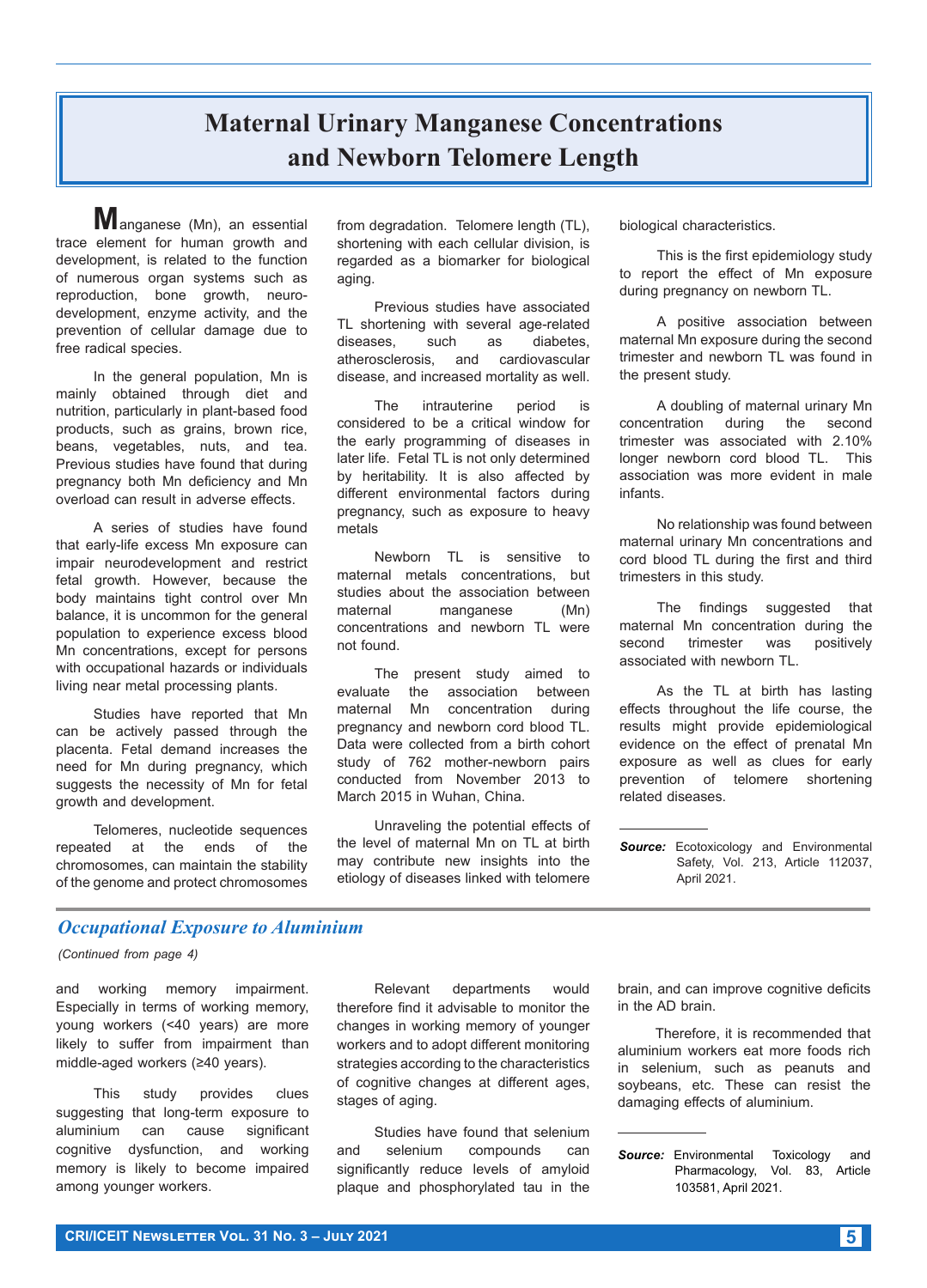#### **Cadmium Exposure and Type 2 Diabetes Mellitus**

**C**admium (Cd) is a recognized human carcinogen, which is raising global concern regarding its ubiquitous presence in the environment and the consequent threat to public health. Since Cd and its compounds degrade only with difficulty, reported exposures via the contaminated environment mean that the toxic effects accumulate in the body and can lead to increasing damage in respiratory, circulatory, endocrine, kidney and skeletal systems.

Cadmium has been reported to disrupt the regulatory system of the hypothalamic-pituitary axis, resulting in alterations of hormone secretion and disorders of the endocrine system.

Due in part to the increasing prevalence of type 2 diabetes mellitus (T2DM), there has been more attention to the diabetogenic effects of exposure to environments contaminated with Cd.

As evidence accumulates, Cd exposure is increasingly being recognized as the driving force of T2DM. However, the longitudinal associations of chronic cadmium exposure with fasting blood glucose changes and T2DM have not been fully elucidated.

The present longitudinal<br>prospective study focused on a study focused on a community-based population in China.<br>Urinary Cd concentrations were concentrations measured repeatedly over three years to test the reproducibility of urinary Cd concentrations.

Internal concentrations of Cd exposure may vary among individuals because of diverse exposure levels, routes, and duration. Blood Cd is reported to reflect only recent exposures, while urinary Cd is proportional to the total body burden.

Associations between urinary Cd, fasting blood glucose (FBG) changes, and T2DM in the general adult population were examined during a three year follow-up.

In the present study, positive dose-response relationships between urinary Cd and FBG and T2DM risk were observed among the general population in China.

The results showed that increased urinary Cd levels significantly related to elevated FBG levels. Upward trends of type 2 diabetes mellitus incidence were also significantly related to increasing urinary Cd levels.

Individuals with the highest urinary cadmium exposure had significant increases in fasting blood glucose change at follow-up. The risk of incident T2DM gradually increased as levels of urinary Cd elevated.

These findings suggest that relatively high chronic cadmium exposure across the adult population generally might contribute to elevated changes of FBG, resulting in the development of T2DM.

*Source:* Environmental Research, Vol. 192, Article 110259, January 2021.

#### Long-term Exposure to Ambient PM<sub>2.5</sub> and Stroke Mortality

**S**troke is one of the great threats to global health, contributing to approximately 2.1 million deaths in China and 6.2 million deaths worldwide. Modifiable risk factors such as hypertension, obesity and physical inactivity, which are recognized as closely related to risk of stroke, have not been well controlled during the past decades.

Increasing observational and experimental studies are also finding that pollution in the form of fine particulate matter (particulate matter with aerodynamic diameter  $\leq 2.5$   $\mu$ m,  $PM_{2.5}$ ) may be a new risk factor for<br>stroke and other cardiovascular and other cardiovascular diseases.

Most population-based studies associate short-term ambient  $PM_{25}$  with the exposure documented risk of hospital admission or mortality due to stroke. However, evidence regarding the role of long-term  $PM_{2.5}$  exposure in cerebrovascular disease among residents in areas of high pollutionis still limited.

In China, ambient air pollution has emerged as one of the top risk factors contributing to cardiovascular disease burdens in 2017. To illustrate the  $PM_{2.5}$ stroke relationship accurately, research evidence still requires independent validation from longitudinal cohort data with a wide range of  $PM_{2.5}$  exposure.

There are a few studies which have examined how annual temperature variation may interact with air pollution, potentially impacting the association of long-term  $PM_{2.5}$  exposure with stroke mortality.

The study combined satellitebased  $PM_{2.5}$  exposure estimates with data from a cohort of urban adults to investigate the long-term effects of  $PM_{2.5}$ exposure on stroke mortality. It also explored the associated effects of temperature variation on  $PM_{2.5}$ -mortality in northern China.

In the cohort data collected from among 38,140 participants in northern China during the period of 2000-2009, a

significant association was observed between long-term exposure to  $PM_{2.5}$ and stroke mortality among urban residents who had been living in highly polluted environments with annual average levels of  $PM_{2.5}$  ranging from 39.0  $\mu$ g/m<sup>3</sup> to 100.6  $\mu$ g/m<sup>3</sup>.

This extended follow-up study provided direct evidence that long-term exposure to high concentrations of  $PM_{2.5}$  pollution in northern China has significantly increased stroke mortality.

These findings also support the association between annual temperature range, stroke mortality and air pollution. Despite existing uncertainties, these new findings expand our understanding that increasing rates of mortality are likely linked to long-term  $PM_{2.5}$  exposure and temperature variations.

*Source:* Ecotoxicology and Environmental Safety, Vol. 213, Article 112063, April 2021.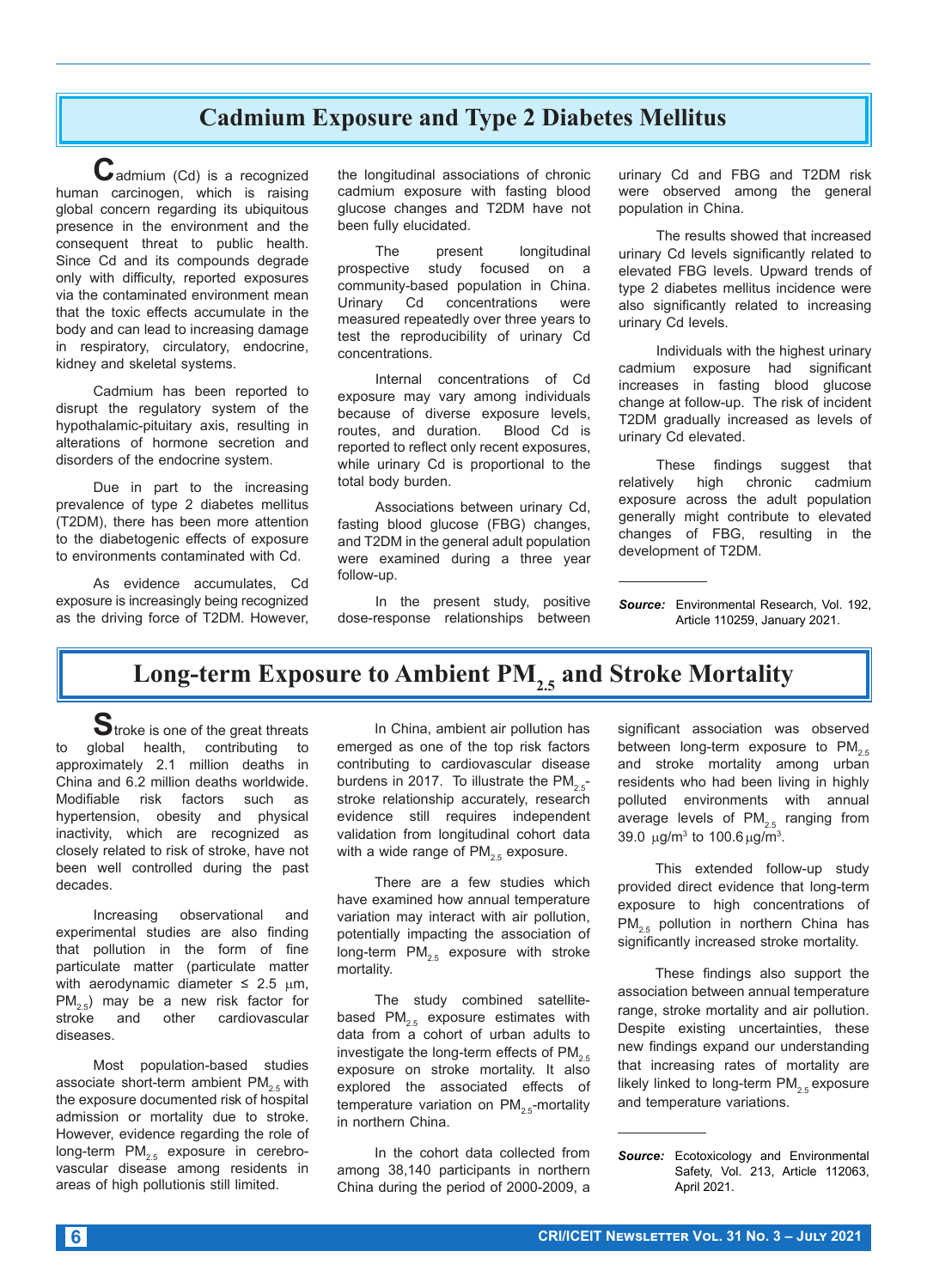### **WHO Report Warns that E-waste Affects the Health of Millions of Children**

**I**n June 2021, the World Health Organization (WHO) released its first comprehensive report on the dimensions of the global electronic waste (e-waste) problem. The report covers pathways through which children are exposed, the health effects associated with the different pathways of exposure, and actions that the health sector can take alongside other sectors globally, nationally and locally, and calls for more effective and binding action to protect children from the ever-growing health threat.

According to WHO's report, 53.6 million tons of e-waste were generated worldwide in 2019, a 21% increase over the past five years. This trend is expected to continue, with global e-waste generation projected to grow to 74.7 million tons by 2030.

Of the e-waste produced in 2019, only 17.4% reached formal management or recycling facilities, while the rest was illegally dumped, overwhelmingly in lowor middle-income countries, where it is recycled by informal workers.

The e-waste is dismantled, recycled and refurbished in environments where infrastructure, training and environmental and health safeguards may be non-existent or poorly adhered to. This places e-waste workers, their families and communities in greater danger of adverse health effects from e-waste recycling.

As many as 12.9 million women are working in the informal waste sector, which potentially exposes them to toxic e-waste and puts them and their unborn children at risk. Meanwhile, more than 18 million children and adolescents, some as young as 5 years of age, are actively engaged in the informal industrial sector, of which waste processing is a subsector. Children are often engaged by parents or caregivers in e-waste recycling because their small hands are more dexterous than those of adults. Other children live, go to school, and play near e-waste recycling centers, where high levels of toxic chemicals, mostly lead and mercury, can damage their intellectual abilities

Children exposed to e-waste are particularly vulnerable to the toxic chemicals they contain due to their smaller size, less developed organs, and rapid rate of growth and development. They absorb more pollutants relative to their size and are less able to metabolize or eradicate toxic substances from their bodies. Workers at these recycling sites, aiming to recover valuable materials such as copper and gold, are at risk of exposure to over 1,000 harmful substances, including lead, mercury, nickel, brominated flame retardants and polycyclic aromatic hydrocarbons (PAHs).

For an expectant mother, exposure to toxic e-waste can affect the health and development of her unborn child for the rest of its life. Potential adverse health effects include negative birth outcomes, such as stillbirths and premature births, as well as low birth weight and length. Exposure to lead from e-waste recycling activities has been associated with significantly reduced neonatal behavioral neurological assessment scores, increased rates of attention deficit/ hyperactivity disorder (ADHD), behavioral problems, changes in child temperament, sensory integration difficulties, and reduced cognitive and language scores.

Other adverse child health impacts linked to e-waste include changes in lung function, respiratory and respiratory effects, DNA damage, impaired thyroid function and increased risk of some chronic diseases later in life, such as cancer and cardiovascular disease.

Effective and binding action is urgently required to protect the millions of children, adolescents and expectant mothers worldwide, whose health is jeopardized by the informal processing of discarded electrical or electronic devices according to this new ground-breaking report from the World Health Organization. Regulations and policies need to be put in place such that exporters, importers and governments ensure the environmentally-sound disposal of e-waste and the health and safety of workers, their families and communities; monitor e-waste exposure



reuse of materials; and encourage the manufacture of more durable electronic and electrical equipment.

The report also calls on the health community to take action to reduce the adverse health effects from e-waste, by building health sector capacity to diagnose, monitor and prevent toxic exposure among children and women, raising awareness of the potential cobenefits of more responsible recycling, working with affected communities and advocating for better data and health research on the health risks faced by informal e-waste workers.

The WHO Initiative on E-waste and Child Health, launched in 2013, aims to increase access to evidence, knowledge and awareness of the health impacts of e-waste; improve health sector capacity to manage and prevent risks, track progress and promote e-waste policies that better protect child health; and improve monitoring of exposure to e-waste and the facilitation of interventions that protect public health.

*Source:* WHO Report. Children and digital dumpsites: e-waste exposure and child health. 15 June 2021. (https:// www.who.int/publications/i/ item/9789240023901)